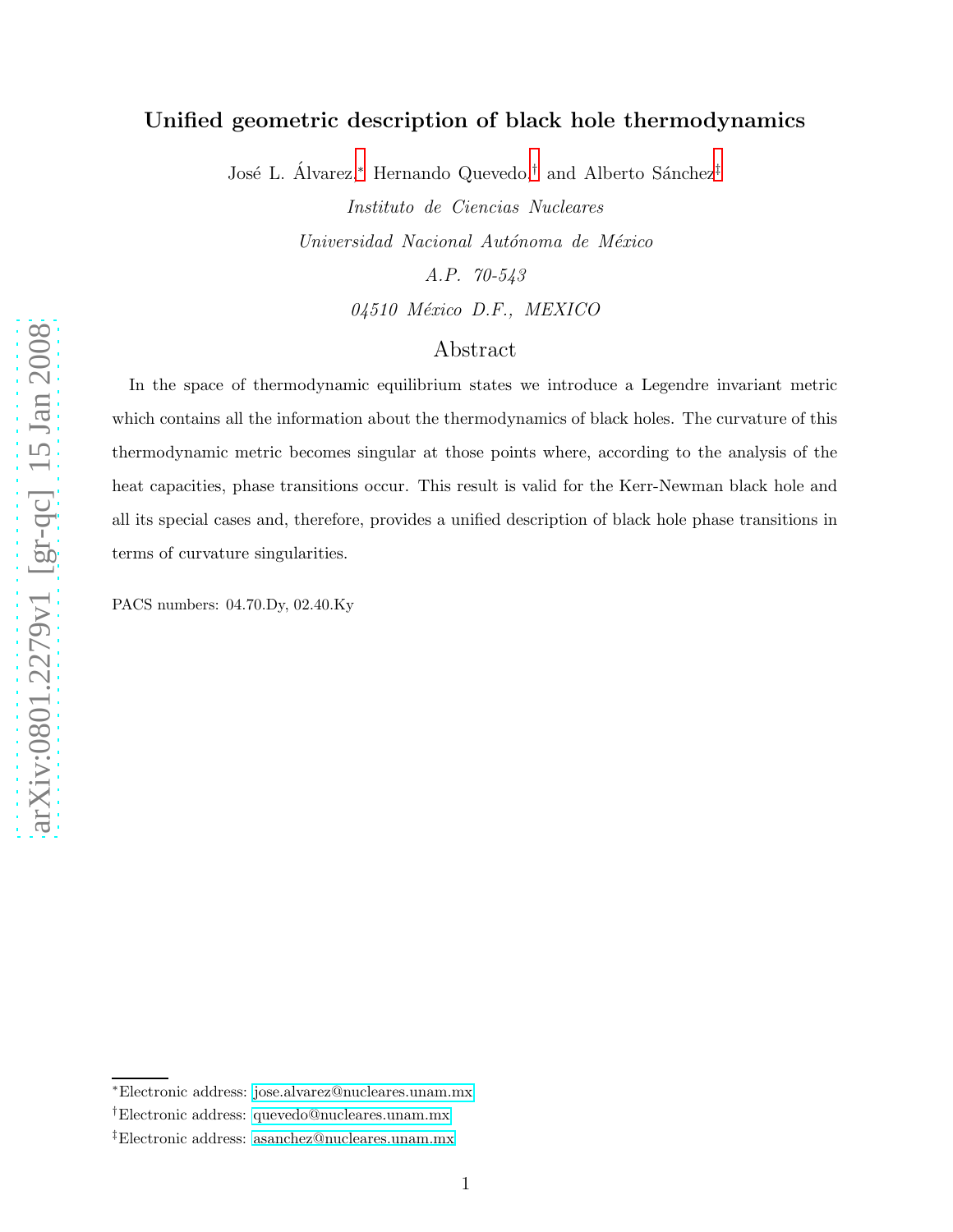#### I. INTRODUCTION

According to the no-hair theorems of Einstein-Maxwell theory, electro-vacuum black holes are completely described by three parameters only: mass  $M$ , angular momentum  $J$ , and electric charge Q. The corresponding gravitational field is described by the Kerr-Newman metric which in Boyer-Lindquist coordinates can be expressed as [\[1\]](#page-10-0)

<span id="page-1-2"></span>
$$
ds^{2} = -\frac{\Delta - a^{2} \sin^{2} \theta}{\Sigma} dt^{2} - \frac{2a \sin^{2} \theta (r^{2} + a^{2} - \Delta)}{\Sigma} dt d\varphi
$$

$$
+ \frac{(r^{2} + a^{2})^{2} - a^{2} \sin^{2} \theta \Delta}{\Sigma} \sin^{2} \theta d\varphi^{2} + \frac{\Sigma}{\Delta} dr^{2} + \Sigma d\theta^{2} , \qquad (1)
$$

<span id="page-1-3"></span>
$$
\Sigma = r^2 + a^2 \cos^2 \theta , \quad \Delta = (r - r_+)(r - r_-) , \quad r_{\pm} = M \pm \sqrt{M^2 - a^2 - Q^2} , \tag{2}
$$

where  $a = J/M$  is the specific angular momentum. Bekenstein [\[2\]](#page-10-1) discovered in 1973 that the horizon area  $A$  of a black hole behaves as the entropy  $S$  of a classical thermodynamic system. This was the beginning of what is now called thermodynamics of black holes [\[3](#page-10-2), [4,](#page-10-3) [5\]](#page-10-4). Although its statistical origin is still very unclear, black hole thermodynamics has been the subject of intensive research for the past three decades, due in part to its possible connection to a hypothetical theory of quantum gravity.

It has been established that the physical parameters of the Kerr-Newman black hole satisfy the first law of black hole thermodynamics [\[3](#page-10-2)]

<span id="page-1-0"></span>
$$
dM = TdS + \phi dQ + \Omega_H dJ \tag{3}
$$

where  $T$  is the Hawking temperature which is proportional to the surface gravity on the horizon,  $S = A/4$  is the entropy,  $\Omega_H$  is the angular velocity on the horizon, and  $\phi$  is the electric potential. As in ordinary thermodynamics, all the thermodynamic information is contained in the fundamental equation which was first derived by Smarr [\[6\]](#page-10-5)

$$
M = \left[\frac{\pi J^2}{S} + \frac{S}{4\pi} \left(1 + \frac{\pi Q^2}{S}\right)^2\right]^{1/2} .
$$
 (4)

In the entropy representation, this fundamental equation can be rewritten as

<span id="page-1-1"></span>
$$
S = \pi \left( 2M^2 - Q^2 + 2\sqrt{M^4 - M^2 Q^2 - J^2} \right) . \tag{5}
$$

Davies [\[5\]](#page-10-4) argued that black holes undergo a second order phase transition at the points where the heat capacity diverges. This argument is supported by the result that some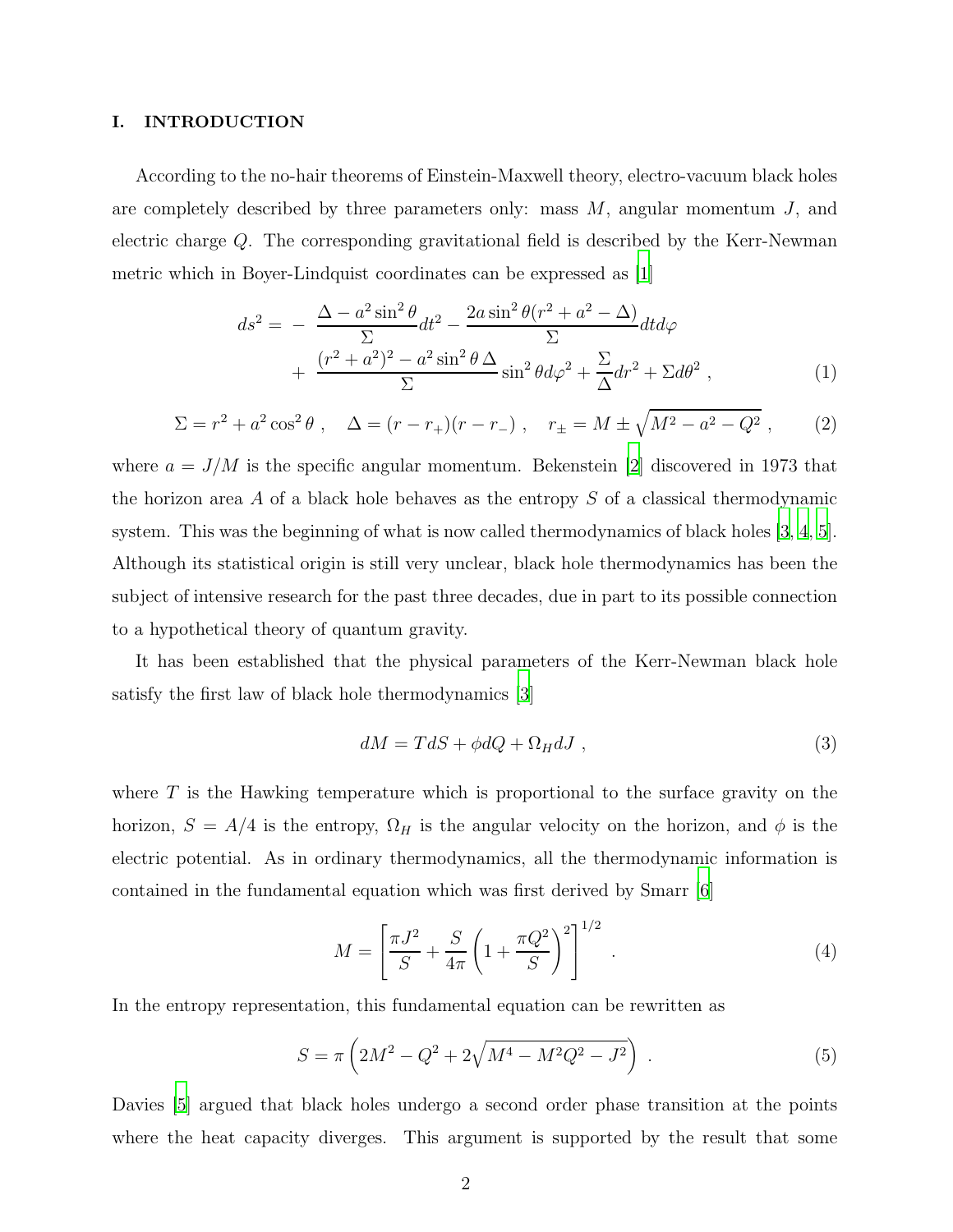critical exponents related to the singular points obey scaling laws [\[7,](#page-10-6) [8](#page-11-0), [9](#page-11-1), [10,](#page-11-2) [11,](#page-11-3) [12\]](#page-11-4). Following Davies, we assume in this work that the structure of the phase transitions of the Kerr-Newman black hole is determined by the corresponding heat capacity  $C = T(\partial S/\partial T)$ :

<span id="page-2-0"></span>
$$
C_{Q,J} = -\frac{4TM^3S^3}{2M^6 - 3M^4Q^2 - 6M^2J^2 + Q^2J^2 + 2(M^4 - M^2Q^2 - J^2)^{3/2}}.
$$
 (6)

On the other hand, differential geometric concepts have been applied in ordinary thermodynamics since the seventies. First, Weinhold [\[13\]](#page-11-5) introduced on the space of equilibrium states a metric whose components are given as the Hessian of the internal thermodynamic energy. Later, Ruppeiner [\[14](#page-11-6)] introduced a metric which is defined as minus the Hessian of the entropy, and is conformally equivalent to Weinhold's metric, with the inverse of the temperature as the conformal factor. One of the aims of the application of geometry in thermodynamics is to describe phase transitions in terms of curvature singularities so that the curvature can be interpreted as a measure of thermodynamic interaction. This turns out to be true in the case of the ideal gas, whose curvature vanishes, and the van der Waals gas for which the curvature of Weinhold's and Ruppeiner's metric becomes singular at those points where phase transitions occur. This is an encouraging result that illustrates the applicability of geometry in thermodynamics. It is then natural to try describe the phase transitions of black holes in terms of curvature singularities in the space of equilibrium states. Unfortunately, the obtained results are contradictory. For instance, for the Reissner-Nordström black hole the Ruppeiner metric is flat [\[16\]](#page-11-7), whereas the Weinhold metric with the mass as thermodynamic potential presents a curvature singularity only in the limit of an extremal black hole. None of these results reproduces the phase transitions as predicted by Davies using the heat capacity. Nevertheless, a simple change of the thermodynamic potential [\[17\]](#page-11-8) affects Ruppeiner's geometry in such a way that the resulting curvature singularity now corresponds to a phase transition. A dimensional reduction of Ruppeiner's curvature seems to affect its properties too [\[18\]](#page-11-9). The situation is similar in the case of the Kerr black hole: Weinhold's metric is flat [\[16\]](#page-11-7), and the original Ruppeiner metric does not present curvature singularities at the points of phase transitions of the Kerr black hole. Nevertheless, with a change of thermodynamic potential [\[17\]](#page-11-8), Ruppeiner's metric reproduces the structure of the phase transitions of the Kerr black hole. These results seem to indicate that, in the case of black holes, geometry and thermodynamics are compatible only for a very specific thermodynamic potential. However, it is well known that ordinary thermodynamics does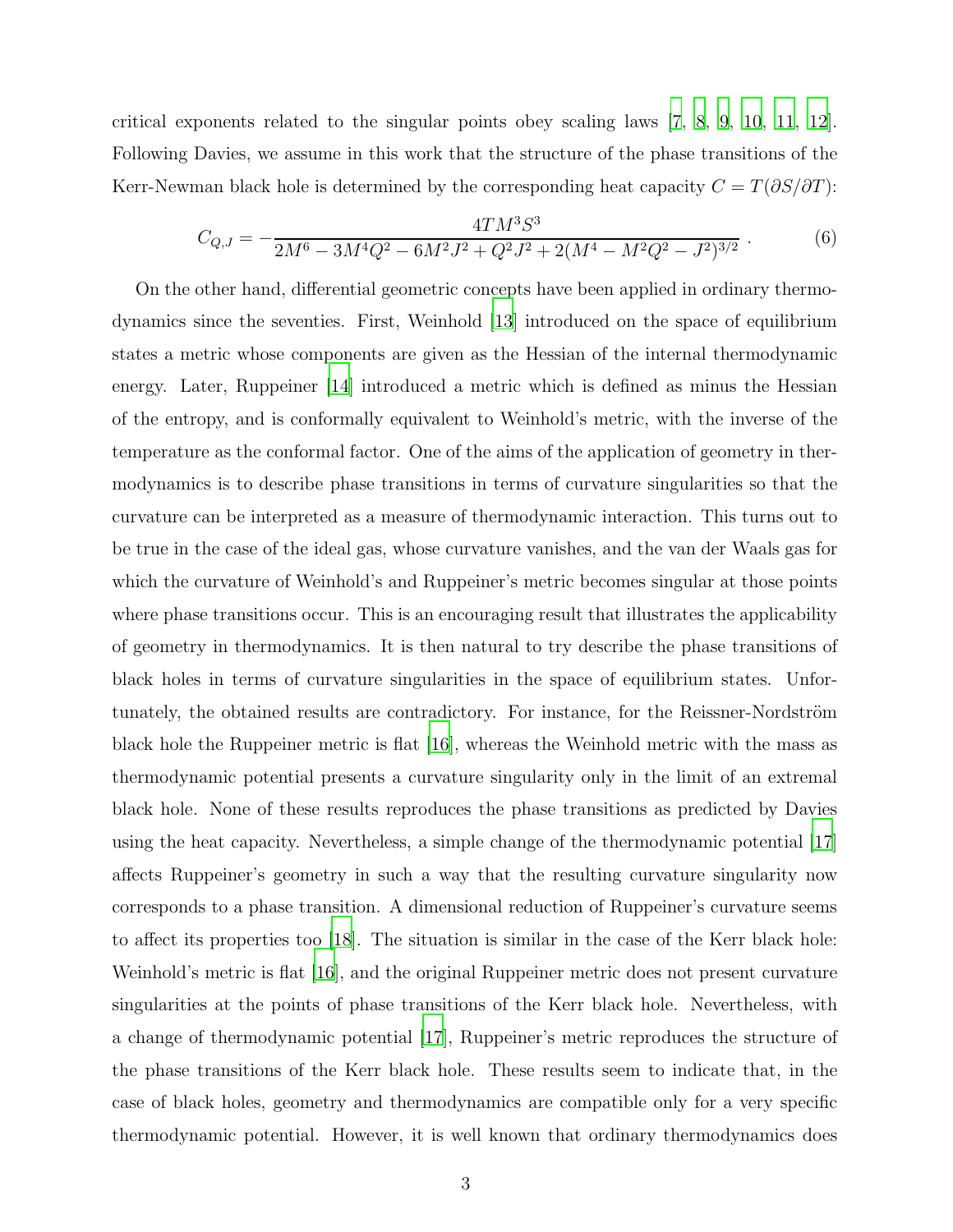not depend on the thermodynamic potential. We believe that a geometric description of thermodynamics should preserve this property, i.e., it should be invariant with respect to Legendre transformations.

Recently [\[19](#page-11-10)], the formalism of geometrothermodynamics (GTD) was proposed as a geometric approach that incorporates Legendre invariance in a natural way, and allows us to derive Legendre invariant metrics in the space of equilibrium states. Since Weinhold and Ruppeiner metrics are not Legendre invariant, one of the first results in the context of GTD was the derivation of simple Legendre invariant generalizations of these metrics and their application to black hole thermodynamics. It turned out [\[20\]](#page-11-11) that the thermodynamics of the Reissner-Nordström black hole is compatible with both Weinhold and Ruppeiner generalized metric structures. However, in the case of the Kerr black hole both generalized geometries are flat and, therefore, cannot reproduce its thermodynamic behavior. This was considered as a negative result for the use of geometry in black hole thermodynamics.

In the present work we use GTD to derive a Legendre invariant metric which completely and consistently reproduces the thermodynamic behavior of black holes, including the Kerr-Newman black hole. This result finishes the controversy regarding the application of geometric structures in black hole thermodynamics. The phase transition structure contained in the heat capacity of black holes becomes completely integrated in the scalar curvature of the Legendre invariant metric so that a curvature singularity corresponds to a phase transition.

This paper is organized as follows. In section [II](#page-3-0) we introduce the general formalism of GTD for black holes. A particular Legendre invariant metric is given in the thermodynamic phase space which is the starting point of our analysis. In section [III](#page-6-0) we apply 2-dimensional GTD in its entropy representation to the Reissner-Nordström and Kerr black holes. The analysis of the Kerr-Newman black hole requires 3-dimensional GTD and it is presented in section [IV.](#page-8-0) Finally, section [V](#page-9-0) is devoted to discussions of our results and suggestions for further research. Throughout this paper we use units in which  $G = c = k_B = \hbar = 1$ .

## <span id="page-3-0"></span>II. GEOMETROTHERMODYNAMICS OF BLACK HOLES

The starting point of GTD is the thermodynamic phase space  $\mathcal T$  which in the case of Einstein-Maxwell black holes can be defined as a 7-dimensional space with coordinates  $Z^A$  =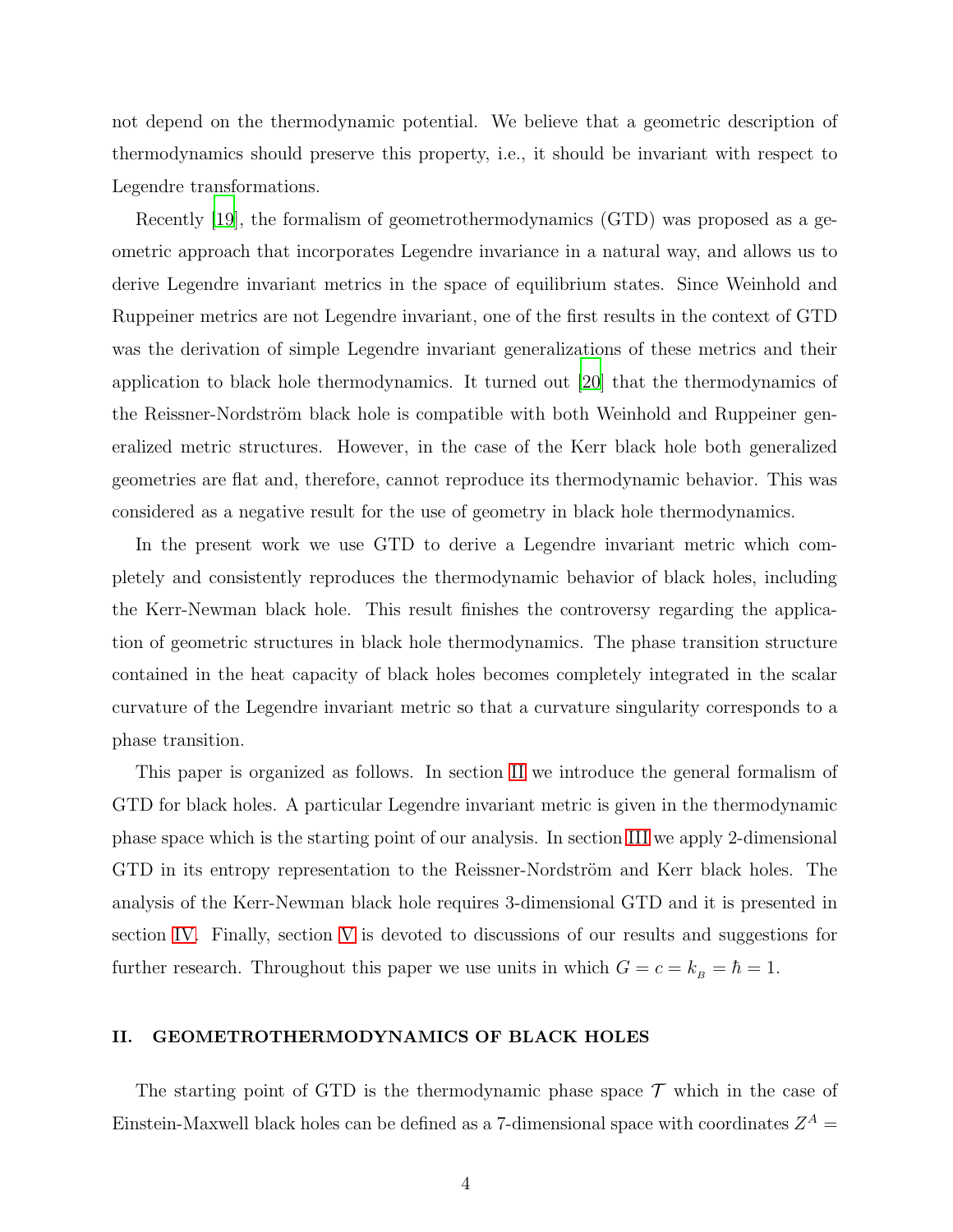${M, S, Q, J, T, \phi, \Omega_H}, A = 0, ..., 6$ . In the cotangent space  $\mathcal{T}^*$ , we introduce the fundamental one-form

$$
\Theta_M = dM - TdS - \phi dQ - \Omega_H dJ \tag{7}
$$

which satisfies the condition  $\Theta_M \wedge (d\Theta_M)^3 \neq 0$ . Furthermore, in  $\mathcal T$  we introduce a non degenerate metric G. The triplet  $(\mathcal{T}, \Theta_M, G)$  is said to form a Riemannian contact manifold. Let  $\mathcal E$  be a 3-dimensional subspace of  $\mathcal T$  with coordinates  $E^a = \{S, Q, J\}$ ,  $a = 1, 2, 3$ , defined by means of a smooth mapping  $\varphi_M : \mathcal{E} \longrightarrow \mathcal{T}$ . The subspace  $\mathcal{E}$  is called the space of equilibrium states if  $\varphi_M^*(\Theta_M) = 0$ , where  $\varphi_M^*$  is the pullback induced by  $\varphi_M$ . Furthermore, a metric structure g is naturally induced on  $\mathcal E$  by applying the pullback on the metric G of  $\mathcal{T}$ , i.e.,  $g = \varphi_M^*(G)$ . It is clear that the condition  $\varphi_M^*(\Theta_M) = 0$  leads immediately to the first law of thermodynamics of black holes as given in Eq.[\(3\)](#page-1-0). It also implies the existence of the fundamental equation  $M = M(S, Q, J)$  and the conditions of thermodynamic equilibrium

$$
T = \frac{\partial M}{\partial S} , \quad \phi = \frac{\partial M}{\partial Q} , \quad \Omega_H = \frac{\partial M}{\partial J} . \tag{8}
$$

Legendre invariance is an important ingredient of GTD. It allows us to change the thermodynamic potential without affecting the results. If we denote the intensive thermodynamic variables as  $I^a = \{T, \phi, \Omega_H\}$ , then a Legendre transformation is defined by [\[21](#page-11-12)]

$$
\{M, E^a, I^a\} \longrightarrow \{\tilde{M}, \tilde{E}^a, \tilde{I}^a\}
$$
\n(9)

<span id="page-4-0"></span>
$$
M = \tilde{M} - \delta_{ab}\tilde{E}^a \tilde{I}^b , \quad E^a = -\tilde{I}^a, \quad I^a = \tilde{E}^a . \tag{10}
$$

It is easy to see that the fundamental one-form  $\Theta_M$  is invariant with respect to Legendre transformations. Furthermore, if we demand that the metric  $G$  be Legendre invariant, it can be shown [\[19\]](#page-11-10) that the induced metric  $g = \varphi_M^*(G)$  is also Legendre invariant.

Another advantage of the use of GTD is that it allows us to easily implement different thermodynamic representations. The above description is called the M−representation because the fundamental equation is given as  $M = M(S, Q, J)$ . However, one can rewrite this equation as  $S = S(M, Q, J), Q = Q(S, M, J)$  or  $J = J(S, M, Q)$ , and redefine the coordinates in  $\mathcal T$  and the smooth mapping  $\varphi$  in such a way that the condition  $\varphi^*(\Theta) = 0$  generates on  $\mathcal E$  the corresponding fundamental equation in the  $S-$ ,  $Q-$ , or the J-representation, respectively. As an example of this procedure we will present the S−representation which turned out to be the most appropriate for the description of black hole thermodynamics.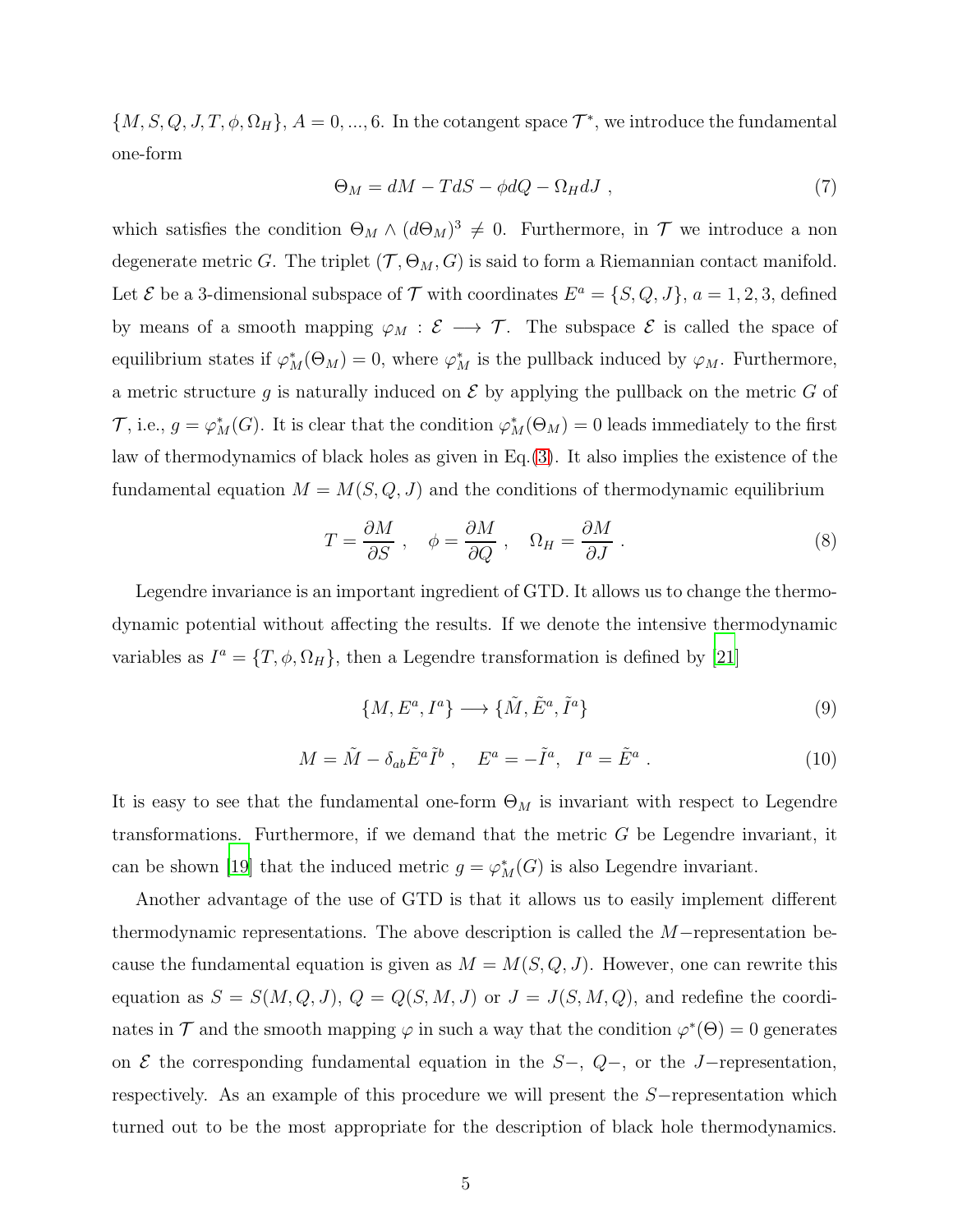It must be emphasized, however, that the results obtained with different representations of the same fundamental equation are completely equivalent.

For the S−representation we consider the fundamental one-form

$$
\Theta_S = dS - \frac{1}{T} dM + \frac{\phi}{T} dQ + \frac{\Omega_H}{T} dJ , \qquad (11)
$$

so that the coordinates of  $\mathcal{T}$  are  $Z^A = \{S, E^a, I^a\} = \{S, M, Q, J, 1/T, -\phi/T, -\Omega_H/T\}$ . The space of equilibrium states  $\mathcal E$  can then be introduced with the smooth mapping

$$
\varphi_S: \{M, Q, J\} \longmapsto \{M, S(M, Q, J), Q, J, I^a(M, Q, J)\}, \qquad (12)
$$

which, from the condition  $\varphi_S^*(\Theta_S) = 0$ , generates the first law of thermodynamics of black holes [\(3\)](#page-1-0) and the equilibrium conditions

$$
\frac{1}{T} = \frac{\partial S}{\partial M} \ , \quad \frac{\phi}{T} = -\frac{\partial S}{\partial Q} \quad \frac{\Omega_H}{T} = -\frac{\partial S}{\partial J} \ . \tag{13}
$$

In this representation the fundamental equation is given as in  $Eq.(5)$  $Eq.(5)$ .

Consider now the following metric on  $\mathcal T$ 

$$
G = \left( dS - \frac{1}{T} dM + \frac{\phi}{T} dQ + \frac{\Omega_H}{T} dJ \right)^2 + \left( \frac{M}{T} - \frac{Q\phi}{T} - \frac{J\Omega_H}{T} \right) \left[ dMd\left(\frac{1}{T}\right) + dQd\left(\frac{\phi}{T}\right) + dJd\left(\frac{\Omega_H}{T}\right) \right] \,. \tag{14}
$$

It is easy to show that this metric is invariant with respect to Legendre transformations [\(10\)](#page-4-0). The first term of this metric can be written in the form  $\Theta_S \otimes \Theta_S$  so that its projection on  $\mathcal E$  vanishes, due to the condition  $\varphi_S^*(\Theta_S) = 0$ . Nevertheless, this term is necessary in order for the metric G to be non degenerate. For the metric induced on  $\mathcal E$  by means of  $g = \varphi_S^*(G)$ only the second term of  $G$  is relevant. A straightforward computation leads to

<span id="page-5-0"></span>
$$
g = (MS_M + QS_Q + JS_J) (S_{MM}dM^2 - S_{QQ}dQ^2 - S_{JJ}dJ^2 - 2S_{QJ}dQdJ) ,
$$
 (15)

where for simplicity we introduced the notation that a subindex represents partial derivative with respect to the corresponding coordinate. This metric is Legendre invariant and non degenerate and therefore can be used to introduce a Legendre invariant, Riemannian metric structure in the space of equilibrium states  $\mathcal{E}$ . This turns  $\mathcal{E}$  into a well-defined Riemannian submanifold of the thermodynamic phase space  $\mathcal{T}$ . In the next sections we will show that metric [\(15\)](#page-5-0) correctly reproduces the thermodynamic behavior of Einstein-Maxwell black holes.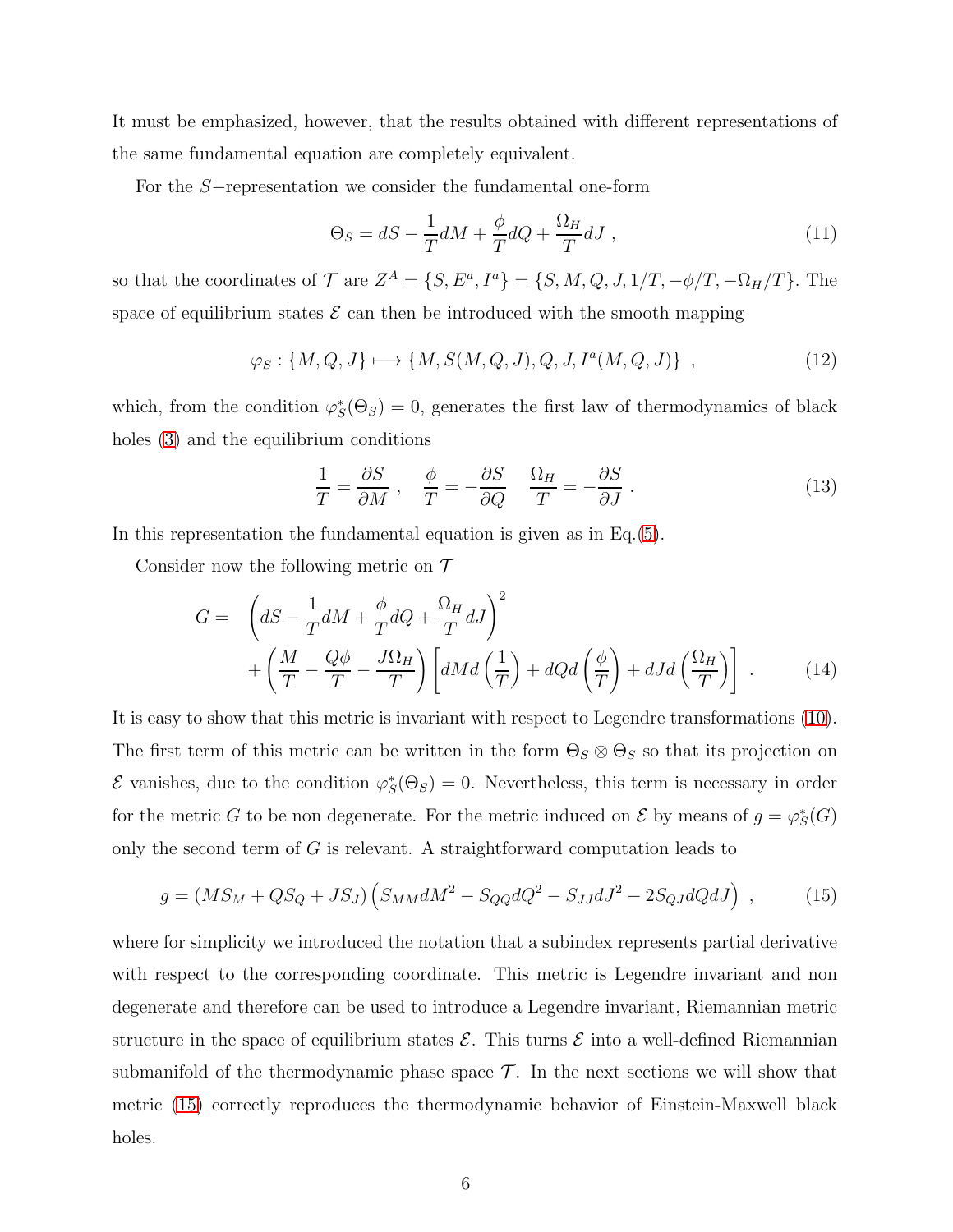#### <span id="page-6-0"></span>III. BLACK HOLES WITH TWO DEGREES OF FREEDOM

From the above description of GTD, it follows that the dimension of the phase space is  $2n + 1$ , where n is the number of thermodynamic degrees of freedom which coincides with the dimension of the subspace  $\mathcal{E}$ . The case  $n = 1$  corresponds to the Schwarzschild black hole with the mass  $M$  as the only non vanishing thermodynamic degree of freedom. In this case the Riemannian structure of  $\mathcal E$  is trivial. For  $n = 2$  the geometric structure of  $\mathcal E$  is non trivial and corresponds to the Reissner-Nordström black hole  $(J = 0)$  or to the Kerr black hole  $(Q = 0)$ . Notice that in this case the metric g on  $\mathcal E$  becomes diagonal what drastically simplifies the calculations. The general Kerr-Newman black hole corresponds to a 3-dimensional manifold  $\mathcal E$  with a non diagonal metric g. It requires a separate analysis that will be performed in section [IV.](#page-8-0)

### A. The Reissner-Nordström black hole

The Reissner-Nordström metric can be obtained from  $Eq.(1)$  $Eq.(1)$  by imposing the condition  $J = 0$ . It describes a static, spherically symmetric black hole with two horizons situated at

$$
r_{\pm} = M \pm \sqrt{M^2 - Q^2} \ . \tag{16}
$$

We assume that  $Q \leq M$  in order to avoid naked singularities. The thermodynamic information of this black hole is contained in the fundamental equation which, in the entropy representation we are using in this work, becomes

<span id="page-6-1"></span>
$$
S = \pi \left( M + \sqrt{M^2 - Q^2} \right)^2 \tag{17}
$$

According to Davies [\[5](#page-10-4)], the phase transition structure of the Reissner-Nordström black hole can be derived from the heat capacity

<span id="page-6-3"></span>
$$
C_Q = \frac{4TM^3S^3}{-2M^6 + 3M^4Q^2 - 2(M^4 - M^2Q^2)^{3/2}} = -\frac{2\pi^2r_+^2(r_+ - r_-)}{r_+ - 3r_-} \,. \tag{18}
$$

For our geometric approach to black hole thermodynamics all what is needed is the fundamental equation as given in [\(17\)](#page-6-1) from which we can calculate the thermodynamic metric

<span id="page-6-2"></span>
$$
g_{ab}^{RN} = (MS_M + QS_Q) \begin{pmatrix} S_{MM} & 0 \\ 0 & -S_{QQ} \end{pmatrix} = \frac{8\pi^2 r_+^3}{(r_+ - r_-)^3} \begin{pmatrix} 2r_+ (r_+ - 3r_-) & 0 \\ 0 & r_+^2 + 3r_-^2 \end{pmatrix} . (19)
$$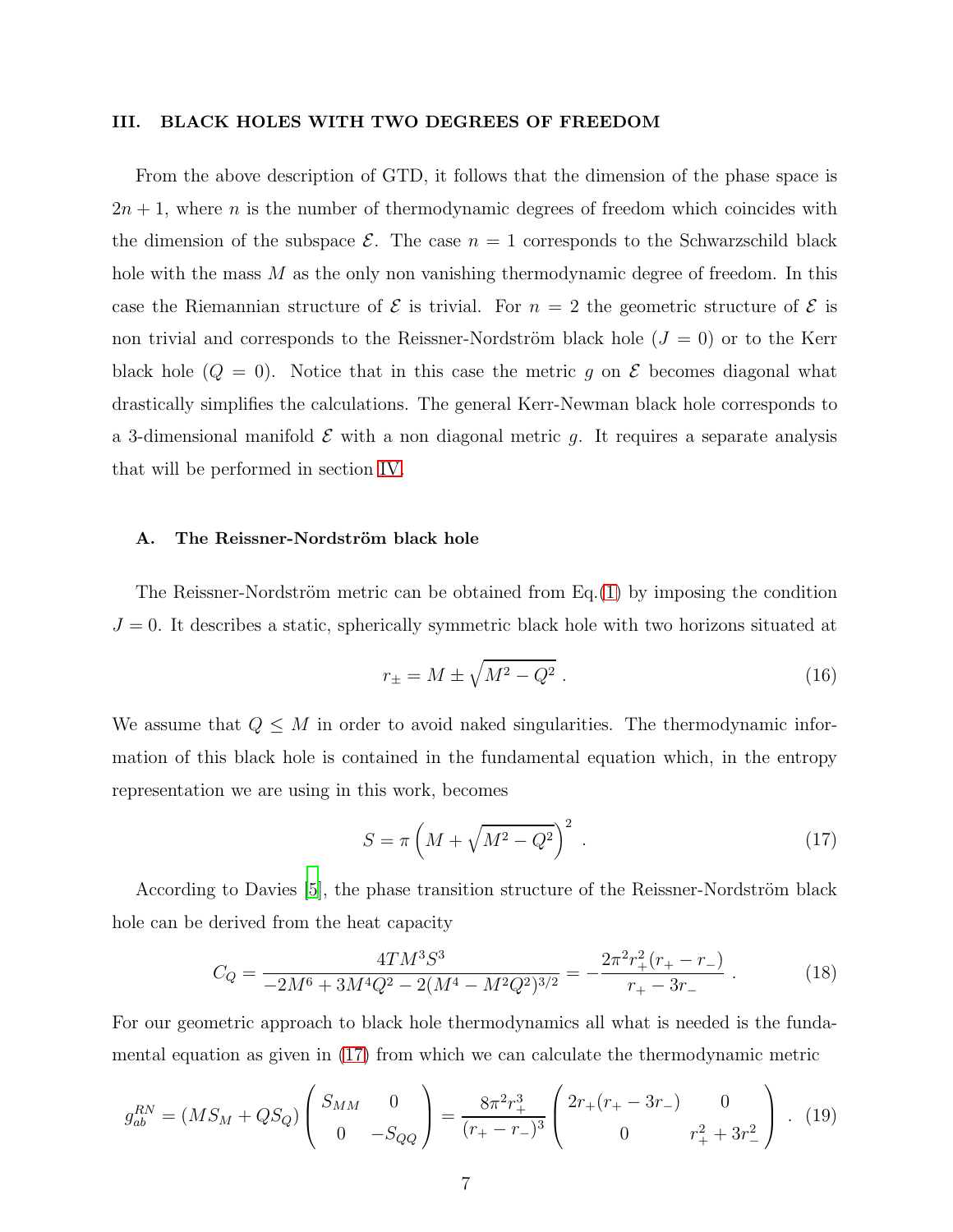Notice that this metric is singular in the extremal limit  $r_{+} = r_{-}$ . It could indicate a breakdown of our geometric approach. However, the analysis of the corresponding scalar curvature

$$
R^{RN} = \frac{(r_+^2 - 3r_-r_+ + 6r_-^2)(r_+ + 3r_-)(r_+ - r_-)^2}{\pi^2 r_+^3 (r_+^2 + 3r_-^2)^2 (r_+ - 3r_-)^2}
$$
(20)

shows that in the extremal limit the space of equilibrium states becomes flat. This means that there must exist a different coordinate system in which the metric [\(19\)](#page-6-2) does not diverges in the extremal limit. Moreover, we see from the expression for the scalar curvature that the only singular point corresponds to the value  $r_{+} = 3r_{-}$  which is exactly the point where a phase transition occurs in the heat capacity [\(18\)](#page-6-3).

#### B. The Kerr black hole

The Kerr metric corresponds to the limit  $Q = 0$  of the Kerr-Newman metric [\(1\)](#page-1-2). It describes the gravitational field of a stationary, axially symmetric, rotating black hole with two horizons situated at the radial distances

$$
r_{\pm} = M \pm \sqrt{M^2 - J^2/M^2} \; . \tag{21}
$$

The corresponding thermodynamic fundamental equation in the entropy representation becomes

$$
S = 2\pi \left( M^2 + \sqrt{M^4 - J^2} \right) \tag{22}
$$

Furthermore, second order phase transitions occur at the points where the heat capacity

<span id="page-7-0"></span>
$$
C_J = \frac{4TM^3S^3}{6M^2J^2 - 2M^6 - 2(M^4 - J^2)^{3/2}} = \frac{2\pi^2r_+(r_+ + r_-)^2(r_+ - r_-)}{r_+^2 - 6r_+r_- - 3r_-^2}
$$
(23)

diverges. We assume values of the mass in the range  $M^2 \geq J$ , the equality being the extremal limit of the Kerr black hole in which the two horizons coincide.

The Legendre invariant metric reduces in this case to

$$
g_{ab}^{K} = (MS_M + JS_J) \begin{pmatrix} S_{MM} & 0 \\ 0 & -S_{JJ} \end{pmatrix}
$$
  
= 
$$
\frac{16\pi^2 r_+^2 (r_+ + r_-)}{(r_+ - r_-)^4} \begin{pmatrix} r_+ (r_+^2 - 6r_+ r_- - 3r_-^2) & 0 \\ 0 & r_+ + r_- \end{pmatrix} .
$$
 (24)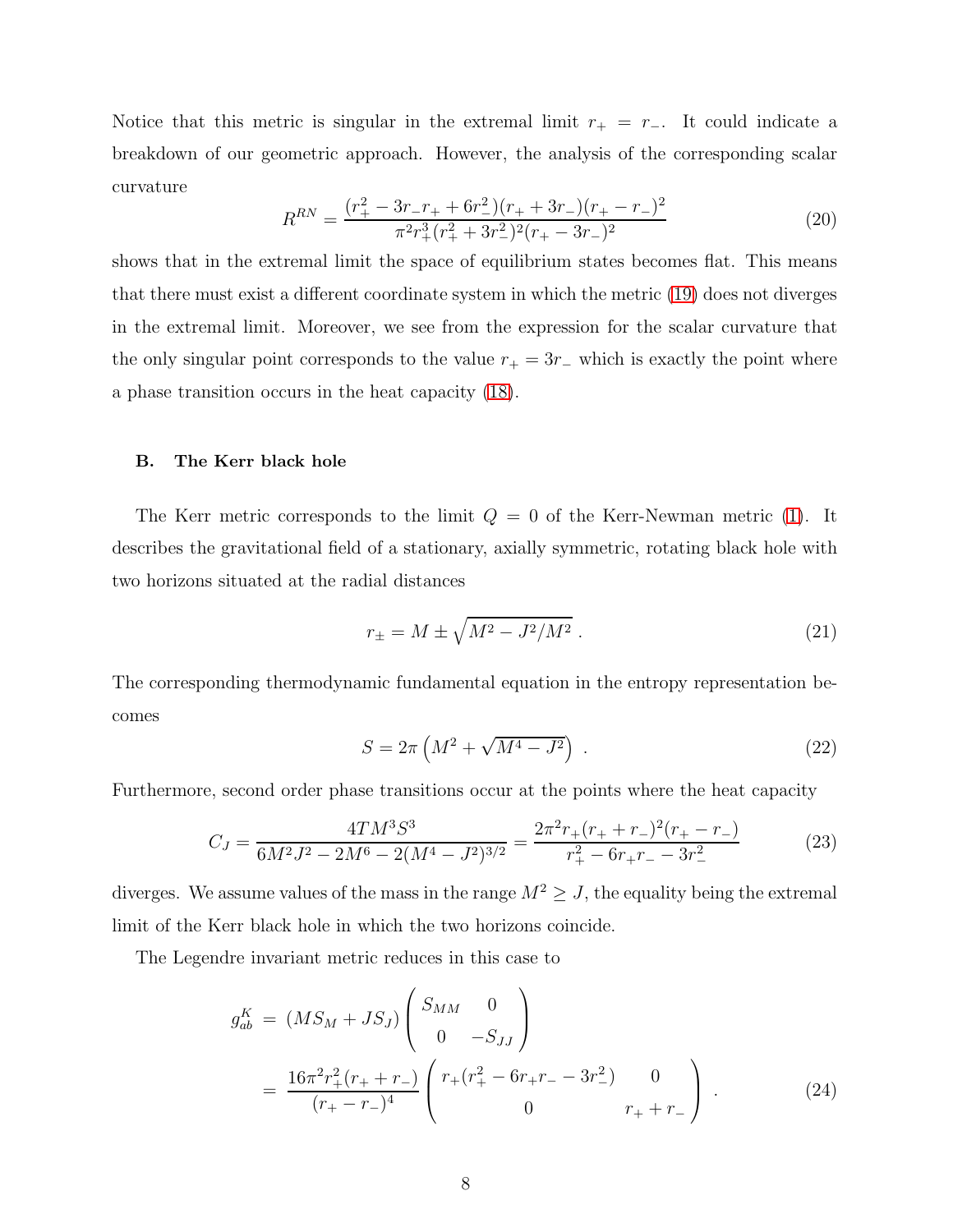We obtain again a metric that becomes singular at the extremal limit  $r_{+} = r_{-}$ . The scalar curvature for the thermodynamic metric of the Kerr black hole can be expressed as

$$
R^{K} = \frac{(3r_{+}^{3} + 3r_{+}^{2}r_{-} + 17r_{+}r_{-}^{2} + 9r_{-}^{3})(r_{+} - r_{-})^{3}}{2\pi^{2}r_{+}^{2}(r_{+} + r_{-})^{4}(r_{+}^{2} - 6r_{+}r_{-} - 3r_{-}^{2})^{2}}.
$$
\n(25)

This shows that the metric singularity at  $r_{+} = r_{-}$  is only a coordinate singularity. On the other hand, the curvature singularities are situated at the roots of the polynomial equation  $r_{+}^{2} - 6r_{+}r_{-} - 3r_{-}^{2} = 0$ . According to the expression for the heat capacity [\(23\)](#page-7-0), these are exactly the roots that determine the critical points where phase transitions take place.

#### <span id="page-8-0"></span>IV. THE GENERAL KERR-NEWMAN BLACK HOLE

The Kerr-Newman metric [\(1\)](#page-1-2) describes the gravitational field of the most general rotating, charged black hole. It possesses an outer horizon at  $r_+$  and an inner horizon at  $r_-,$  with  $r_{\pm}$  given as in Eq.[\(2\)](#page-1-3). According to our results of section [II,](#page-3-0) the space of thermodynamic equilibrium states is 3-dimensional and the corresponding Legendre invariant metric can be written as  $\overline{1}$ 

$$
g_{ab}^{KN} = (MS_M + QS_Q + JS_J) \begin{pmatrix} S_{MM} & 0 & 0 \ 0 & -S_{QQ} & -S_{QJ} \ 0 & -S_{QJ} & -S_{JJ} \end{pmatrix} . \tag{26}
$$

Inserting here the expression for the entropy [\(5\)](#page-1-1) we obtain a rather cumbersome metric which cannot be written in a compact form. Moreover, the scalar curvature can be shown to have the form

$$
R^{KN} = \frac{N}{D}, \quad D = 4(MS_M + QS_Q + JS_J)^3 (S_{QJ}^2 - S_{QQ}S_{JJ})^3 S_{MM}^2 \tag{27}
$$

so that replacing the entropy formula we obtain

$$
D \propto \left[2M^4 - 2M^2Q^2 - J^2 + (2M^2 - Q^2)(M^4 - M^2Q^2 - J^2)^{1/2}\right]^3
$$
  
 
$$
\times \left[M^4 + (M^2 - Q^2)(M^4 - M^2Q^2 - J^2)^{1/2}\right]^3
$$
  
 
$$
\times \left[2M^6 - 3M^4Q^2 - 6M^2J^2 + Q^2J^2 + 2(M^4 - M^2Q^2 - J^2)^{3/2}\right]^2. \tag{28}
$$

The first two terms in squared brackets can be shown to be always positive in the range  $M^4 \geq$  $M^2Q^2 + J^2$ , which is a condition that guarantees the non existence of naked singularities. The third term in squared brackets is exactly the denominator of the heat capacity [\(6\)](#page-2-0).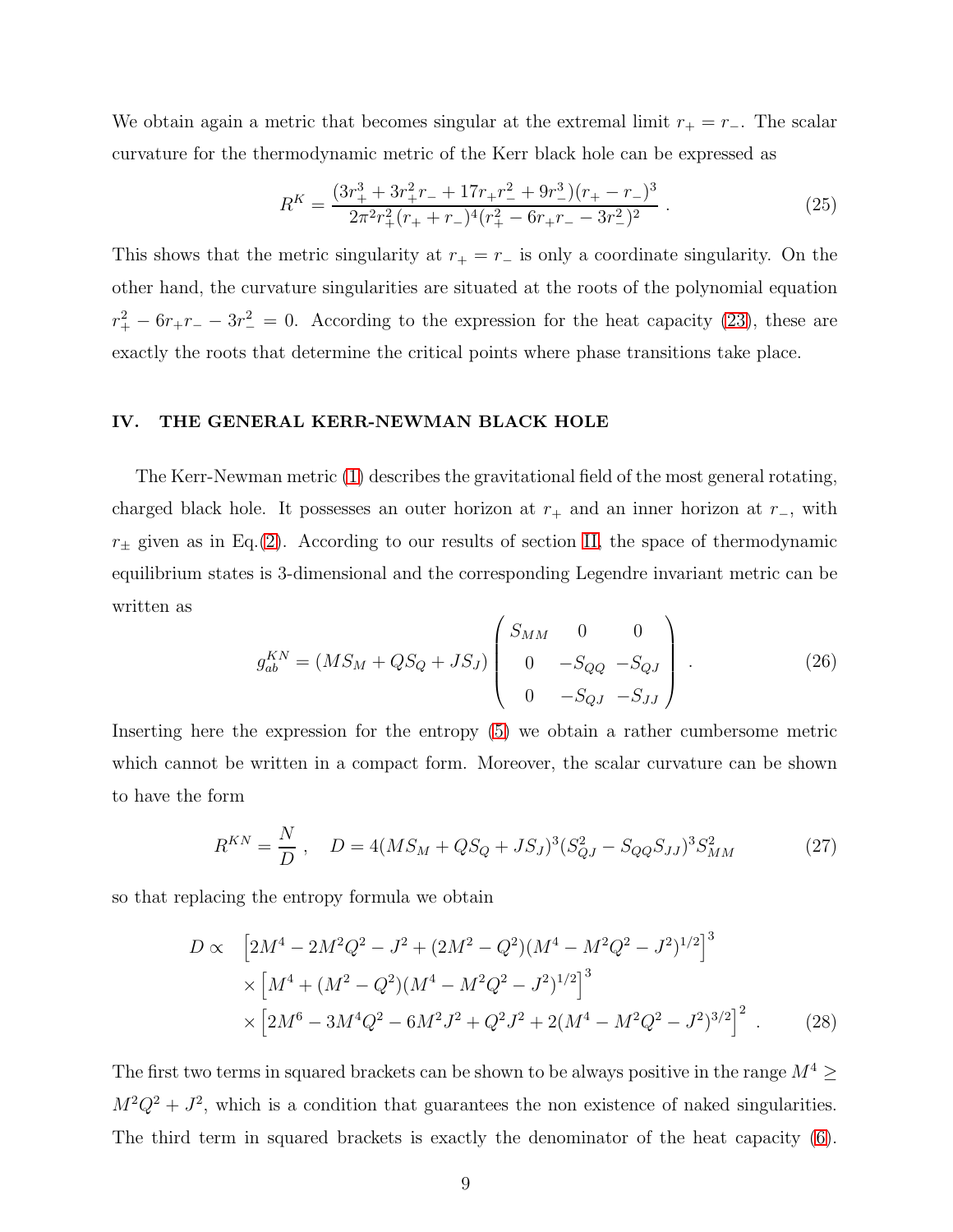This proves that the curvature singularities of the thermodynamic metric  $g^{KN}$  are situated at those points where phase transitions can occur. Moreover, it can be shown that the curvature vanishes in the case of an extremal black hole,  $M^4 = M^2 Q^2 + J^2$ . This resembles the behavior of the curvature of the thermodynamic metrics of the Reissner-Nordström and Kerr black holes presented in the last section.

#### <span id="page-9-0"></span>V. DISCUSSION AND CONCLUSIONS

Using the formalism of GTD, in this work we derived a metric for the space of equilibrium states of black holes which reproduces the thermodynamic behavior of Reissner-Nordström, Kerr, and Kerr-Newman black holes. The thermodynamic metric is derived from a Legendre invariant metric which is introduced in the thermodynamic phase space. In contrast to other metrics used previously in the literature, the curvature singularities of our metric reproduce in a unified manner the phase transitions of black holes, if we assume that phase transitions correspond to divergences of the heat capacity. This result shows that the curvature of our thermodynamic metric can be used as a measure of thermodynamic interaction for black holes.

For all black holes of Einstein-Maxwell theory, the space of equilibrium states, equipped with our thermodynamic metric, becomes singular at those points where phase transitions occur, and it is flat in the limit of extreme black holes, i.e. when the two horizons coincide. This indicates that our thermodynamic metric is well-defined in the region  $M^4 - M^2 Q^2 - J^2 \geq$ 0, except at the phase transition points where it becomes singular. Outside this region, our thermodynamic metric is not well-defined because the fundamental equation becomes complex and cannot be used to generate the geometric Riemannian structure of the space of equilibrium states. This is an indication that the thermodynamic description of black holes cannot be extended into the region of naked singularities. This is also an indication that classical thermodynamics cannot be used for black holes of the size of the Planck length, which is the extremal limit of applicability one would expect for classical thermodynamics.

We assumed in this work Davies' formulation of phase transitions for black holes. However, the interpretation of divergences in specific heats as phase transitions is not definitely settled and is still a subject of debate [\[22](#page-11-13), [23,](#page-11-14) [24,](#page-11-15) [25](#page-11-16)]. In fact, what is really needed is a microscopic description which would couple to the macroscopic thermodynamics of black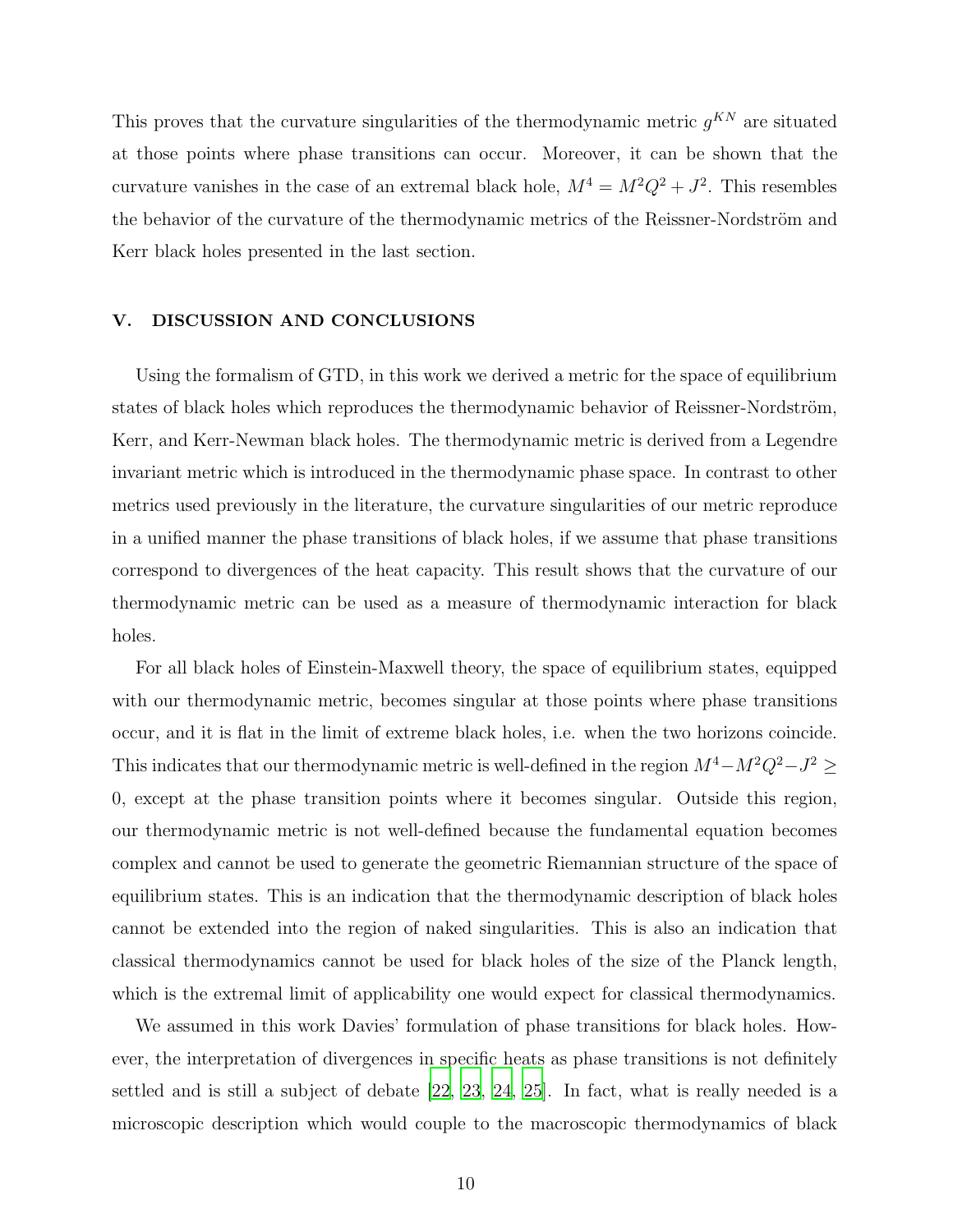holes. However, such a macroscopic description must be related to a theory of quantum gravity which is still far from being formulated in a consistent manner. In the meantime, we can only use the intuitive interpretation of phase transitions as it is known in classical thermodynamics.

The thermodynamic metric we propose in this work is intuitively simple, it can be written in a compact form, and it satisfies the mathematical compatibility conditions of GTD. However, we do not have whatsoever any interpretation of its components in terms of any physical theory. We believe that Ruppeiner's metric is the only know thermodynamic metric with a specific physical interpretation in the context of thermodynamic fluctuation theory. It would be interesting to investigate the stability of the metric derived in this work, especially the different scenarios available in black hole thermodynamics [\[26](#page-12-0)].

The computer algebra system REDUCE 3.8 was used for most of the calculations reported in this work.

#### Acknowledgements

One of us (H.Q.) would like to thank G. Ruppeiner for helpful correspondence and literature hints. This work was supported in part by Conacyt, México, grant 48601.

- <span id="page-10-0"></span>[1] H. Stephani, D. Kramer, M. MacCallum, C. Hoenselaers, and E. Herlt, Exact solutions of Einstein's field equations (Cambridge University Press, Cambridge, UK, 2003).
- <span id="page-10-1"></span>[2] J. D. Bekenstein, Black holes and entropy, Phys. Rev. D 7, 2333 (1973).
- <span id="page-10-2"></span>[3] J. M. Bardeen, B. Carter, and S. W. Hawking, The four laws of black hole mechanics, Commun. Math. Phys. 31, 161 (1973).
- <span id="page-10-3"></span>[4] S. W. Hawking, *Particle creation by black holes*, Commun. Math. Phys. **43**, 199 (1975).
- <span id="page-10-4"></span>[5] P. C. W. Davies, Thermodynamics of black holes Rep. Prog. Phys. 41, 1313 (1978).
- <span id="page-10-5"></span>[6] L. Smarr, Mass formula for Kerr black holes, Phys. Rev. Lett. 70, 71 (1973).
- <span id="page-10-6"></span>[7] L. M. Sokolowski and P. Mazur, Second-order phase transitions in black-hole thermodynamics, J. Phys. A 13, 1113 (1980).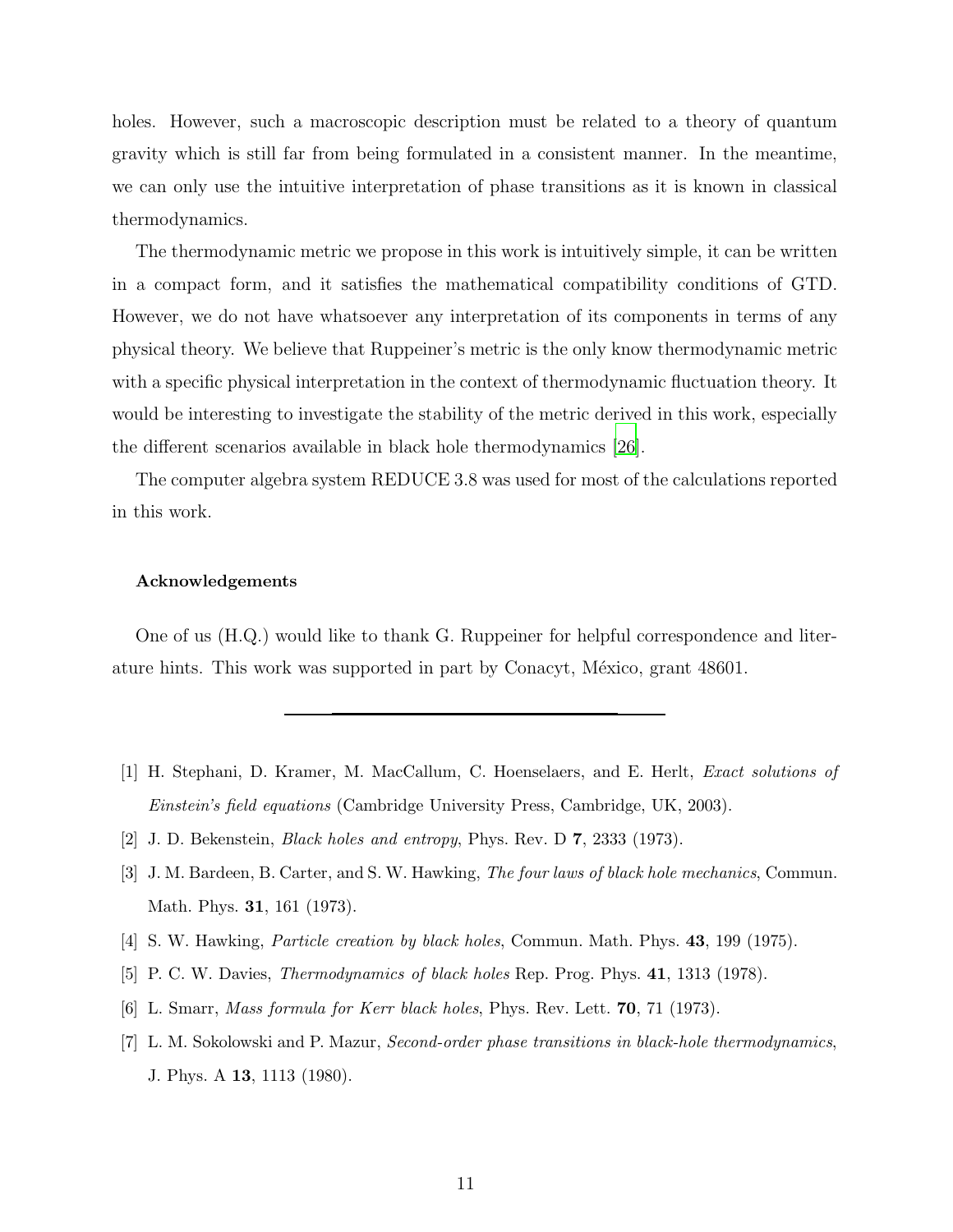- <span id="page-11-0"></span>[8] Y. K. Lau, On the second order phase transition of a Reissner-Nordstrom black hole, Phys. Lett. A **186**, 41 (1994).
- <span id="page-11-1"></span>[9] Y. K. Lau, Thermodynamic critical fluctuation of Kerr-Newman black holes, Phys. Lett. A 188, 245 (1994).
- <span id="page-11-2"></span>[10] J. P. Muniain and D. Piriz, Critical behavior of dimensionally continued black holes, Phys. Rev. D 53, 816 (1996).
- <span id="page-11-4"></span><span id="page-11-3"></span>[11] C. O. Lousto, *The Fourth law of black hole thermodynamics*, Nuc. Phys. B 410, 155 (1993).
- [12] C. O. Lousto, Emergence of an effective two-dimensional quantum description from the study of critical phenomena in black holes, Phys. Rev. D 51, 1733 (1995).
- <span id="page-11-5"></span>[13] F. Weinhold, Metric Geometry of equilibrium thermodynamics I, II, III, IV, V, J. Chem. Phys. 63, 2479, 2484, 2488, 2496 (1975); 65, 558 (1976).
- <span id="page-11-6"></span>[14] G. Ruppeiner, Thermodynamics: A Riemannian geometric model, Phys. Rev. A 20, 1608 (1979).
- [15] G. Ruppeiner, Riemannian geometry in thermodynamic fluctuation theory, Rev. Mod. Phys. 67, 605 (1995); 68, 313 (1996).
- <span id="page-11-7"></span>[16] J. Aman, I. Bengtsson, and N. Pidokrajt, Geometry of black hole thermodynamics, Gen. Rel. Grav. 35, 1733 (2003).
- <span id="page-11-8"></span>[17] J. Shen, R. Cai, B. Wang, and R. Su, Thermodynamic geometry and critical behavior of black holes, (2005) arXiv: [gr-qc/0512035.](http://arxiv.org/abs/gr-qc/0512035)
- <span id="page-11-9"></span>[18] B. Mirza and M. Zamaninasab, Ruppeiner geometry of RN black holes: Flat or curved, J. High Energy Phys., 0706:059 (2007).
- <span id="page-11-10"></span>[19] H. Quevedo, Geometrothermodynamics, J. Math. Phys. 48, 013506 (2007).
- <span id="page-11-12"></span><span id="page-11-11"></span>[20] H. Quevedo, Geometrothermodynamics of black holes, Gen. Rel. Grav. (2008) in press.
- <span id="page-11-13"></span>[21] V. I. Arnold, Mathematical methods of classical mechanics (Springer Verlag, New York, 1980).
- [22] A. Curir, Rotating black holes as dissipative spin-thermodynamical systems, Gen. Rel. Grav. 13, 417 (1981).
- <span id="page-11-14"></span>[23] D. Pavón, *Phase transition in Reissner-Nordstrom black holes*, Phys. Rev. D 43, 2495 (1991).
- <span id="page-11-15"></span>[24] J. Katz, I. Okamoto and O. Kaburaki, Thermodynamic stability of pure black holes, Class. Quant. Grav. 10, 1323 (1993).
- <span id="page-11-16"></span>[25] O. Kaburaki, I. Okamoto and J. Katz, Thermodynamic stability of Kerr black holes, Phys. Rev. D 47, 2234 (1993).